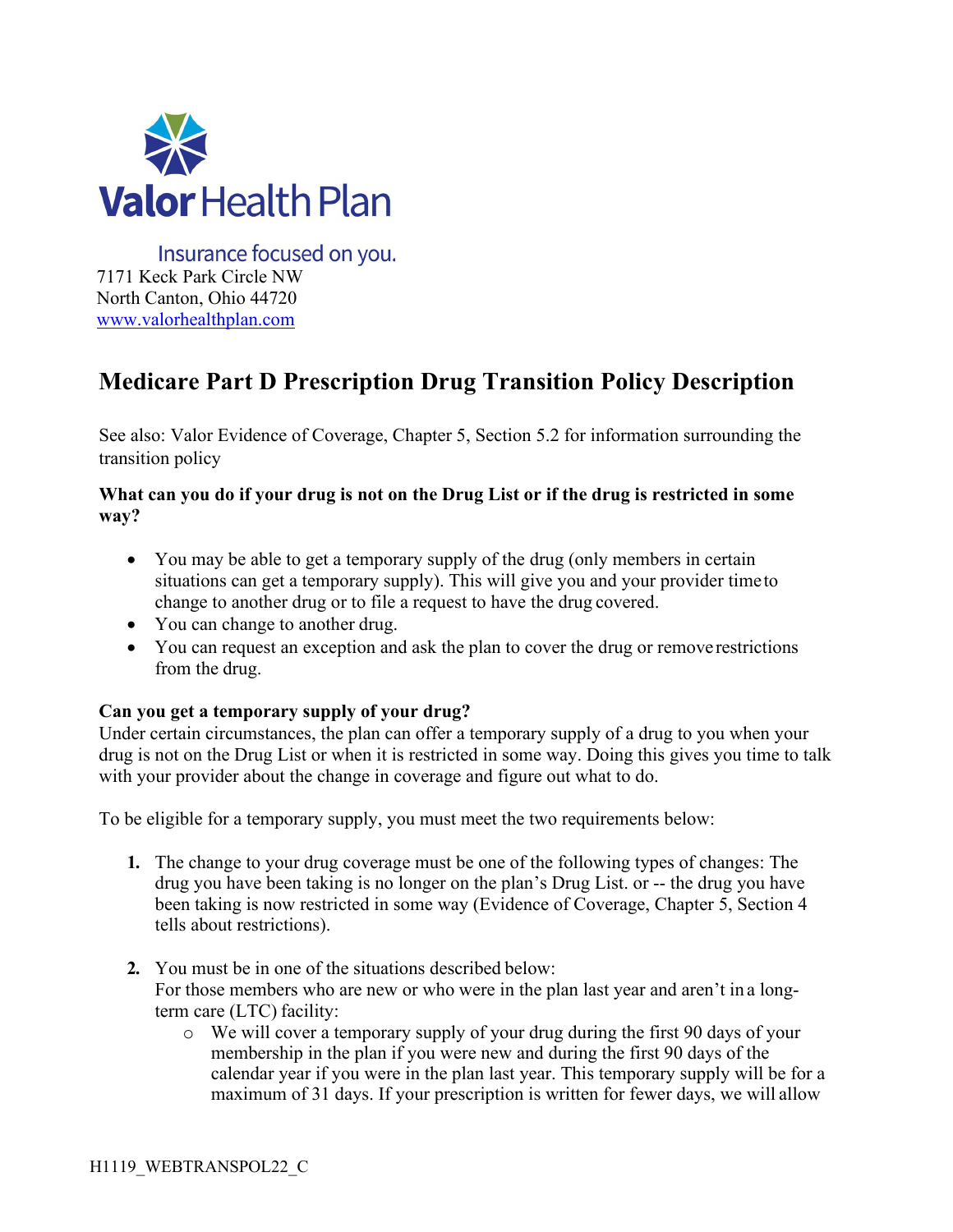multiple fills to provide up to a maximum of 31 days of medication. The prescription must be filled at a network pharmacy.

For those members who are new or who were in the plan last year and reside in a long-term care (LTC) facility:

o We will cover a temporary supply of your drug during the first 90 days of your membership in the plan if you are new and during the first 90 days of the calendar year if you were in the plan last year. The total supply will be for a maximum of 31 days. If your prescription is written for fewer days, we will allow multiple fills to provide up to a maximum of 31 days of medication. (Please note that the long-term care pharmacy may provide the drug in smaller amounts at a time to prevent waste.)

For those members who have been in the plan for more than 90 days and reside in a long-term care (LTC) facility and need a supply right away:

o We will cover one 31-day supply of a particular drug, or less if your prescription is written for fewer days. This is in addition to the above long-term care transition supply.

If you are a current member in our plan and have a level of care change:

o We will cover a temporary transition supply if you have a change in your medications because of a level of care change. This may include unplanned changes in treatment setting, such as being discharged from an acute care setting or being admitted to a long-term care facility. For each drug that is not on our formulary, or if your ability to get your drugs is limited, we will cover a temporary 31-day supply when you go to a network pharmacy. To ask for a temporary supply, call Member Services at the number on the back of your ID card.

### **What do I do after receiving a temporary supply of the drug?**

During the time when you are getting a temporary supply of a drug, you should talk with your provider to decide what to do when your temporary supply runs out. You can either switch to a different drug covered by the plan or ask the plan to make an exception for you and cover your current drug. The sections below tell you more about these options.

### • **You can change to another drug**

- o Start by talking with your provider. Perhaps there is a different drug covered by the plan that might work just as well for you. You can call Member Services to ask for a list of covered drugs that treat the same medical condition. This list can help your provider find a covered drug that might work for you. (Phone numbers for Member Services are on the back of your ID card)
- **You can ask for an exception**
	- o You and your provider can ask the plan to make an exception for you and cover the drug in the way you would like it to be covered. If your provider says that you have medical reasons that justify asking us for an exception, your provider can help you request an exception to the rule. For example, you can ask the plan to cover a drug even though it is not on the plan's Drug List. Or you can ask the plan to make an exception and cover the drug without restrictions.